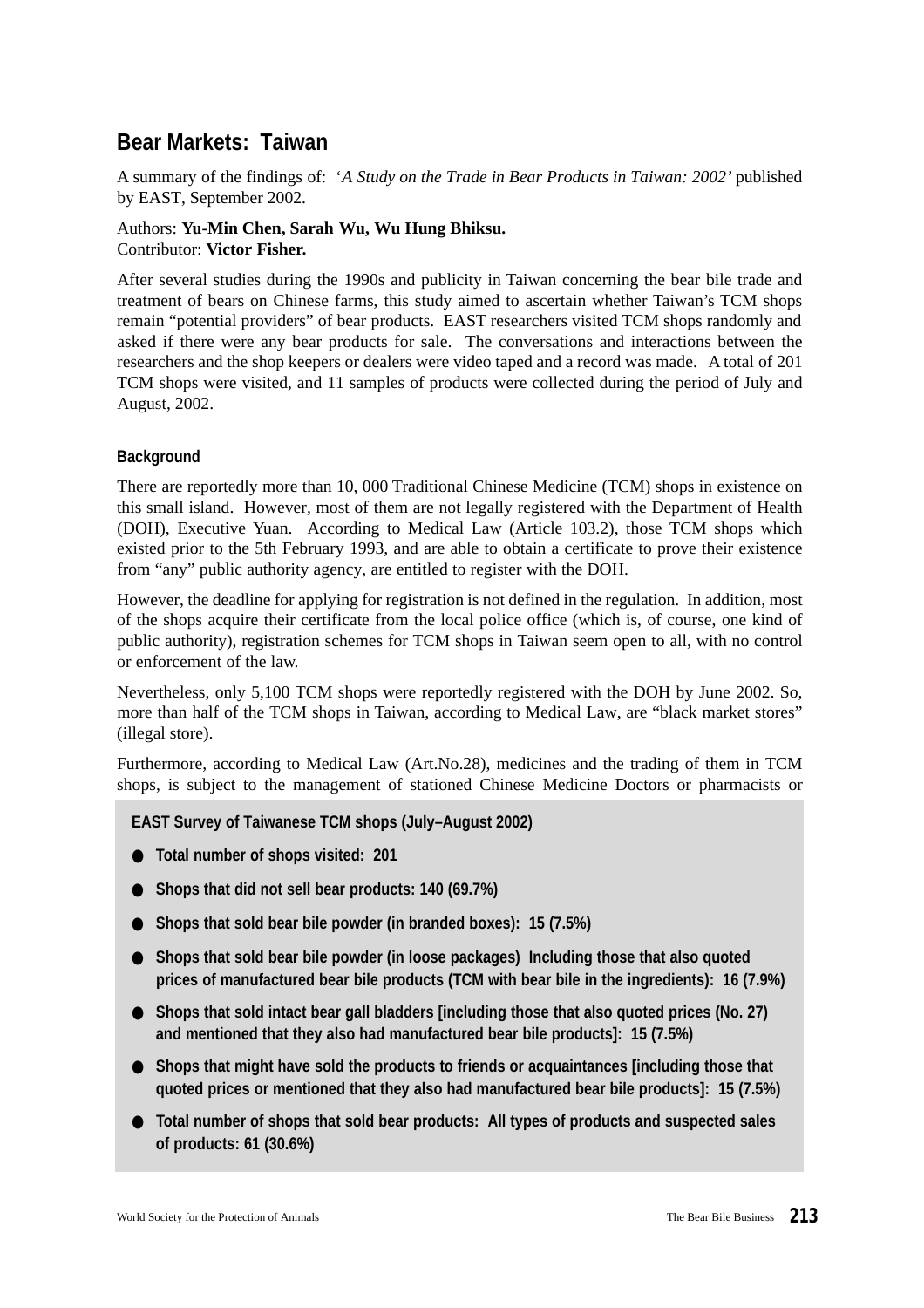druggists who have studied a relevant Chinese medicine course. However, according to the Committee on Chinese Medicine and Pharmacy (CCMP), a part of the DOH, currently only 440 TCM shops meet the requirements. Others are family run, "master- and- follower" types of businesses, with long standing customers.

Following WSPA's 1999 investigation of Chinese Bear Farming (see pages 22–52, and a letter campaign (to the President of PRC, Jian, Tse-Min, research on the markets of bear bile products in Indonesia, the Philippines, Singapore, Japan, Malaysia, Australia, Canada, United States and England have been carried out in recent years.

Taiwan, due to its close link, both geographically and historically with China, has been importing 90% of its Chinese medicine from mainland China since the latter opened its doors to trade in the last 10 years. Taiwan is also considered one of the major consumers of Chinese bear bile and gall bladder. Although politically, China considers Taiwan as one of its provinces, it is practically a Nation-to-Nation relationship in terms of Customs and Trading. In addition, although not a member of CITES, Taiwan does follow CITES regulations. Therefore imports of endangered species and their products violates Wildlife Conservation Law, as well as CITES regulations.

There are even Taiwanese businessmen running or at least investing in some bear farms in both Guangdong and Sichuan provinces, in China. Their attempts to sell bear bile products back to Taiwan, is understandable. Fortunately, the CCMP's appeal to the public for "No Endangered Species Products in Medicine" and promotion of "Alternatives" has a high profile. TV advertising and electronic boards outside the office of CCMP state"*For the conservation of wildlife, please use alternatives with similar effectiveness instead"*, and *"Humans bring extinction to endangered species"*.

In the latter part of 2000, WSPA and EAST launched a "Libearty" campaign in Taiwan, almost universally the media described the scenes of bear farming in China as "cruel" and "brutal", instead of accepting it as a "conservation" issue as they had done before. The campaign also provoked a lot of responses from the public.

#### **Literature Review : The trade of bear gall products in Taiwan**

**In 1991**, Judy A. Mills and Christopher Servheen investigated 34 Chinese medicine shops at De-Hua Street, Taipei and found that 30 out of 34 shops sold bear gall (88.2%)<sup>1</sup>. Among the four shopkeepers who said they did not have bear gall, one claimed that the practice was against the owner's Buddhist beliefs. Another said he did not wish to break the new conservation law, and another said his shop had just opened so he hadn't yet had time to stock bear gall. The fourth refused to answer any questions.<sup>2</sup>

**In 1994**, Keith Highley & Suzie Chang Highley of Earth Trust, sponsored by HSUS, undertook an investigation into the trade in bear gall products in Taiwan (assisted by the Life Conservationist Association) and published the report *"Bear Farms and Trade in China and Taiwan"*<sup>2</sup> .

Among 44 Chinese medicine shops investigated:

- Shopkeepers from 27 shops (61.4%) either possessed or could obtain bear galls and were willing to sell them either whole or in prescription form to investigators.
- 11 (25%) said they did not have bear gall bladders in their possession.
- $\bullet$  5 (11.4%) possessed bear gall bladders but were not willing to sell them because of government pressure.
- 1 (2.3%)stocked only farmed bile crystals.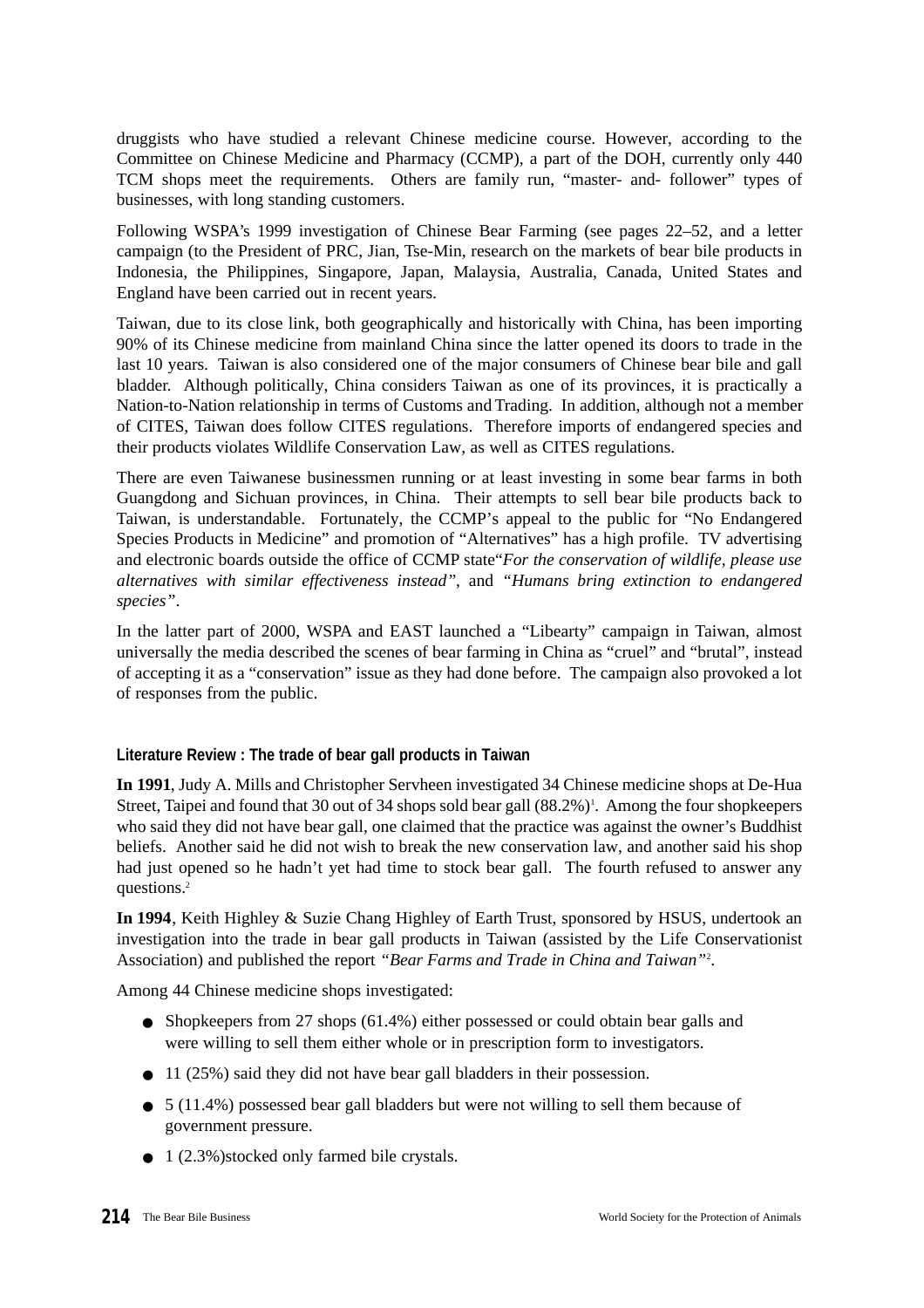

**Electronic message outside the office of Committee of Chinese Medicine and Pharmacies, DOH promotes conservation. Messages have specifically urged people to use alternatives.**

In only 7 instances were prices given per qian(3.75grams), fen(0.375grams)or for whole gall bladders:

Prices per fen were NT\$300(US\$11)/0.375 grams(NT\$26.50=US\$1.00).

Prices per qian were NT\$2000(US\$75), NT\$2800(US\$106),

NT\$3000(US\$113).

One pharmacist offered 3 qian at NT \$1500(US\$57)(i.e. NT\$500 (US\$19.23) per qian). However, this price seems to be too low for authentic bear gall bladder expected price (5-6 times lower than expected).

This report also described three situations:

1) The pharmacists told the investigators that sources of bear gall bladders were China, United States and North America. Only one physician defended China's bear farms. He said "*people shouldn't even think about importing gall bladders from North America"*. He believed it makes more sense to use milked bile because it is cheaper, more profitable in the long run, and it *"keeps bears alive".*

2) Most of the pharmacists and physicians interviewed felt that the quality of bile extracted from captive bears was inferior. One physician strongly believed that because of the difference in diet between captive and wild bears, bile from farmed bears was inferior. *"Asiatic black bears produce the best gall bladders,"* he said, *"but any gall obtained from a wild bear is better than from a farmed animal".*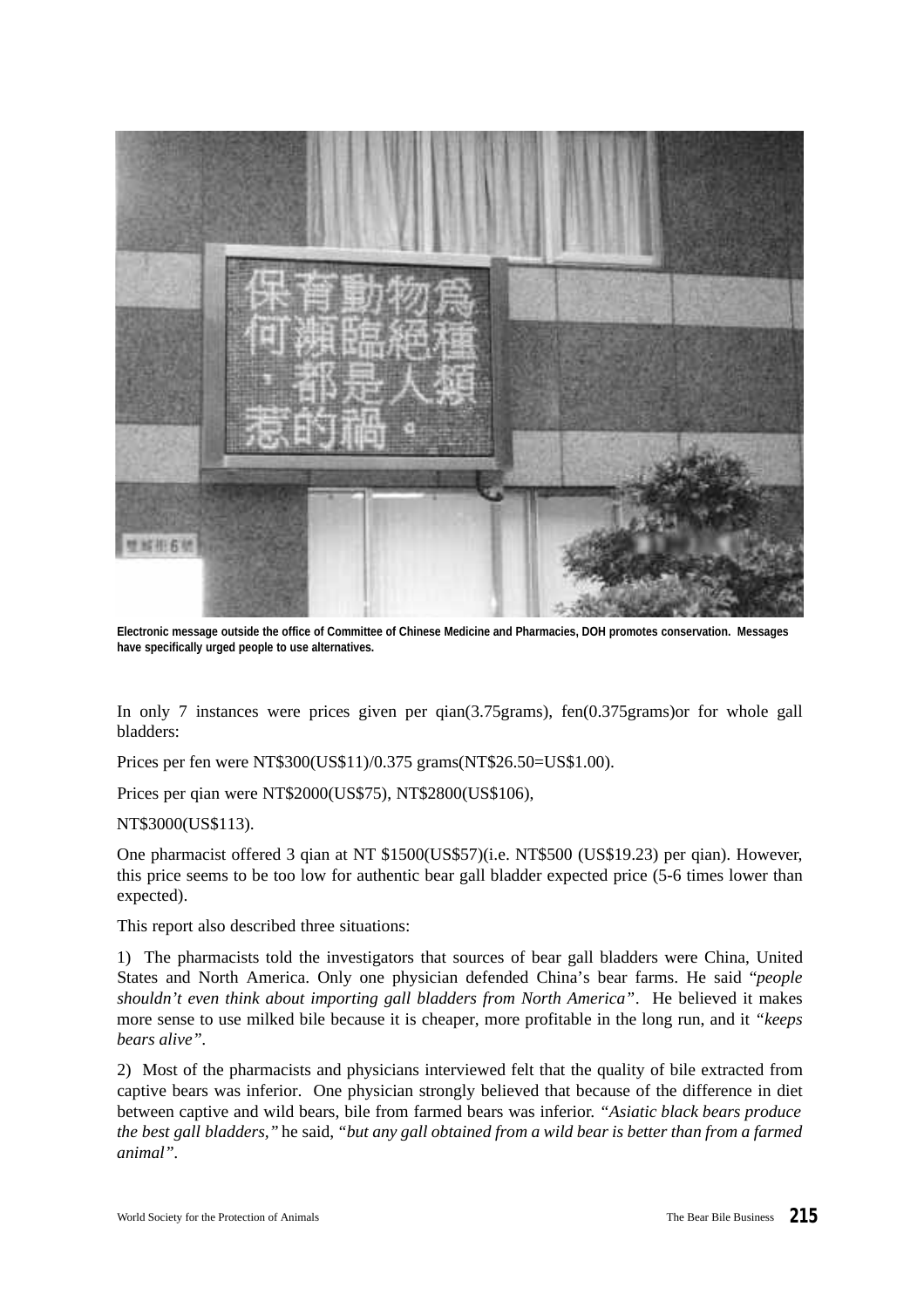3) Some physicians believed bile from China's farmed bears was injected into pig gall bladders and, other physicians said that bile from pigs is injected into bear gall bladders. It was generally believed that importers, wholesalers, distributors and pharmacists could readily differentiate between real and false bear gall bladders. However, consumers could not usually tell the difference and were at the mercy of the pharmacists.

**In 1994**, an investigation of 40 Chinese medicine shops was carried out by the Environmental Investigation Agency (EIA) in UK, finding 35 shops (87.5%) selling bear gall bladders.

**In March 1994**, the Food & Drug Inspection Service (FDIS), of the DOH randomly chose 64 TCM shops in 6 local counties and cities and undertook and found that 32 (50%) sold gall bladders. 35 samples were collected from among 28 shops and sent for forensic analysis. The results were :

Genuine bear gall bladder - 24 samples (68.6%)

Genuine gall bladder from farmed bears - 2 samples (8.6%)

Miscellaneous (other species) gall bladder - 8 samples (22.9%)4

In July 1994, the DOH subcontracted a scholar to undertake a questionnaire survey<sup>3</sup>. A total of 8,400 letters were sent with questionnaires asking TCM shops about their stocks of bear gallbladder and sales. 525 completed questionnaires were received (6.3%). These revealed:

| No stock - 219 (41.7%)                      |              |
|---------------------------------------------|--------------|
| Less than $5$ qian $(18.75$ grams)          | 61(11.6%)    |
| 5 qian (18.75 grams) to 1 Lian (37.5 grams) | 78 (14.9%)5  |
| 1 to 3 Lian (37.5-112.5 grams)              | 50 (9.5%)    |
| 3 to 5 Lian (112.5 - 187.5 grams)           | $32(6.1\%)$  |
| 5 to 10 Lian (187.5 - 375 grams)            | $16(3.0\%)$  |
| 10 lian to 1 gin (375 - 600 grams)          | $17(3.2\%)6$ |
| 1 to 3 gin (600 - 1800 grams)               | $7(1.3\%)$   |
| 3 gin and above $(1.8 \text{ kg} +)$        | $7(1.3\%)$   |

In other words, about 268 respondents (51%) reported having bear gallbladder in stock. Although likely, this does not necessarily mean that they were still selling them. The report finally estimated the total stock of bear gall bladder in Taiwan is somewhere between 311 to 1109 kilograms<sup>3</sup>.

#### **With regard to sales, the 1994 survey found :**

Still selling bear gallbladder — 400(76.2%) No sales — 108(20.6%)

The report finally pointed out that the percentage of TCM shops that were still selling bear gallbladder in Taiwan was somewhere between 50% to 76.2%<sup>3</sup>.

Attention should be paid to two additional responses:

**1) Responses to "what percentage of sales might you lose when the sales of genuine bear gallbladder is totally banned?", were:**

```
Less than 5\% - 126(24.0\%)5% to 10% — 89 (17.0%)
10% to 20%—53 (10.1%)
No influence – 165 (31.4%)
Unknown -4(0.8\%)
```
In other words, more than 55.4% (291) of the respondents considered that the "total ban of bear gallbladder" had no influence or represented a less than 5% loss in their sales.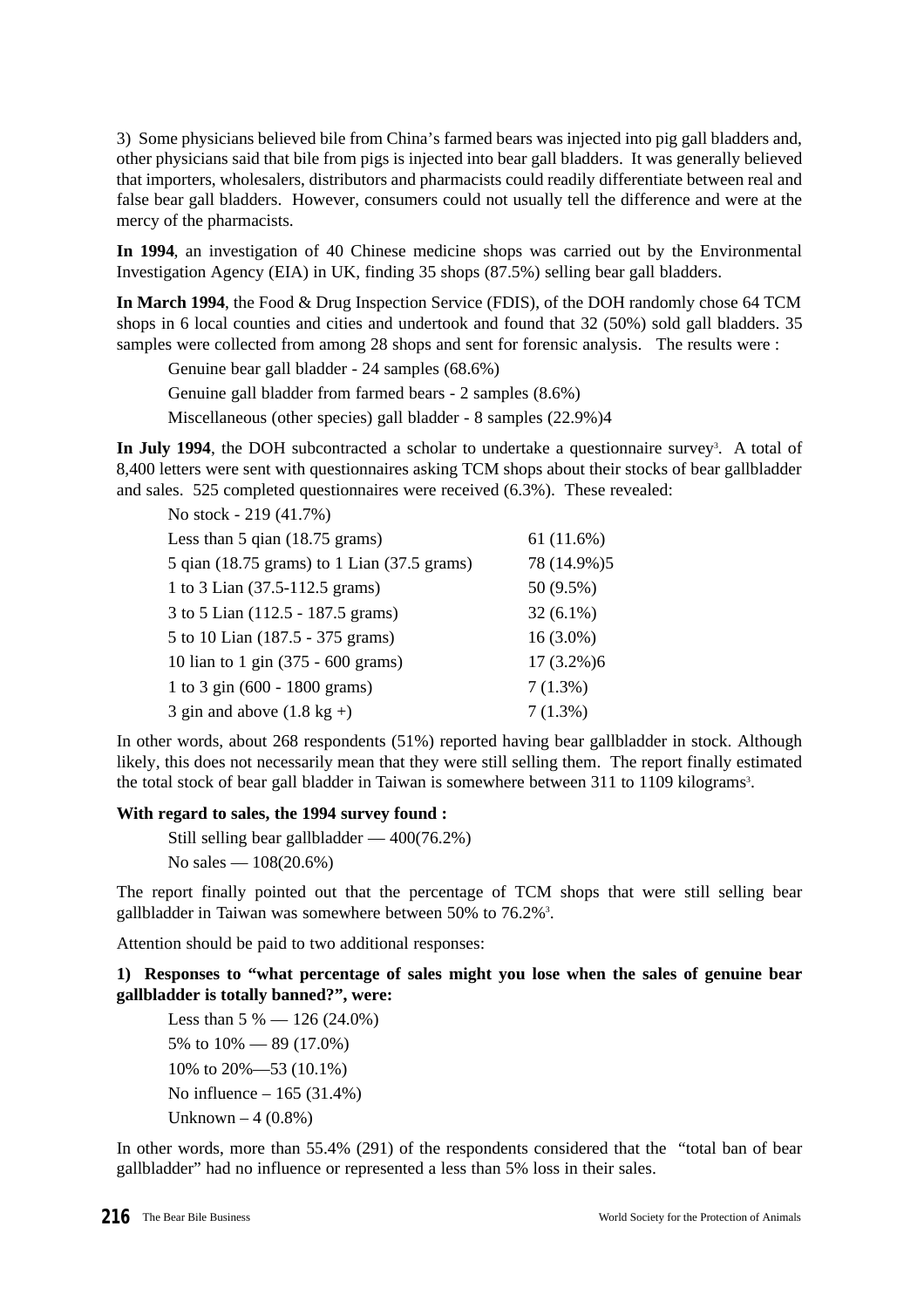

**Bear bile products available in Taiwan.**

**2) Responses to "***How long would the stock of bear gall bladder last before being sold out after it was totally banned?"* **were:**

One year – 100 (19.0%) Two years  $-34$  (6.5%) Three years  $-13$  (2.5%) Over three years  $-39$  (7.4%) Do not want to sell – 99 (18.9%) Unknown – 3  $(0.6\%)$ 

In other words, only 9.9% (52)of respondents considered that three or more years were needed before their stock of bear gall bladder was sold out.

However, the ban on bear gall bladders (Wildlife Conservation Law 1994), which was in place by this time, was for "wildlife conservation" rather than "animal welfare". Therefore, the so-called "milked" bear bile was considered a compromise between TCM shoppers and the Administration (DOH).

It also explains why TCM consumers still argue that "conservation" was conflicting with their survival and "work rights", when the Libearty campaign was launched again, and government officials as well as Chinese Medicine doctors once more insisted that there were alternatives to bear products at the end of 2000 and early 2001. TCM shoppers also appealed to the government that "farmed bear bile" should be allowed to be imported and sold "according to CITES" and they questioned what should the government do: " save humans" or "save animals?"<sup>4</sup>.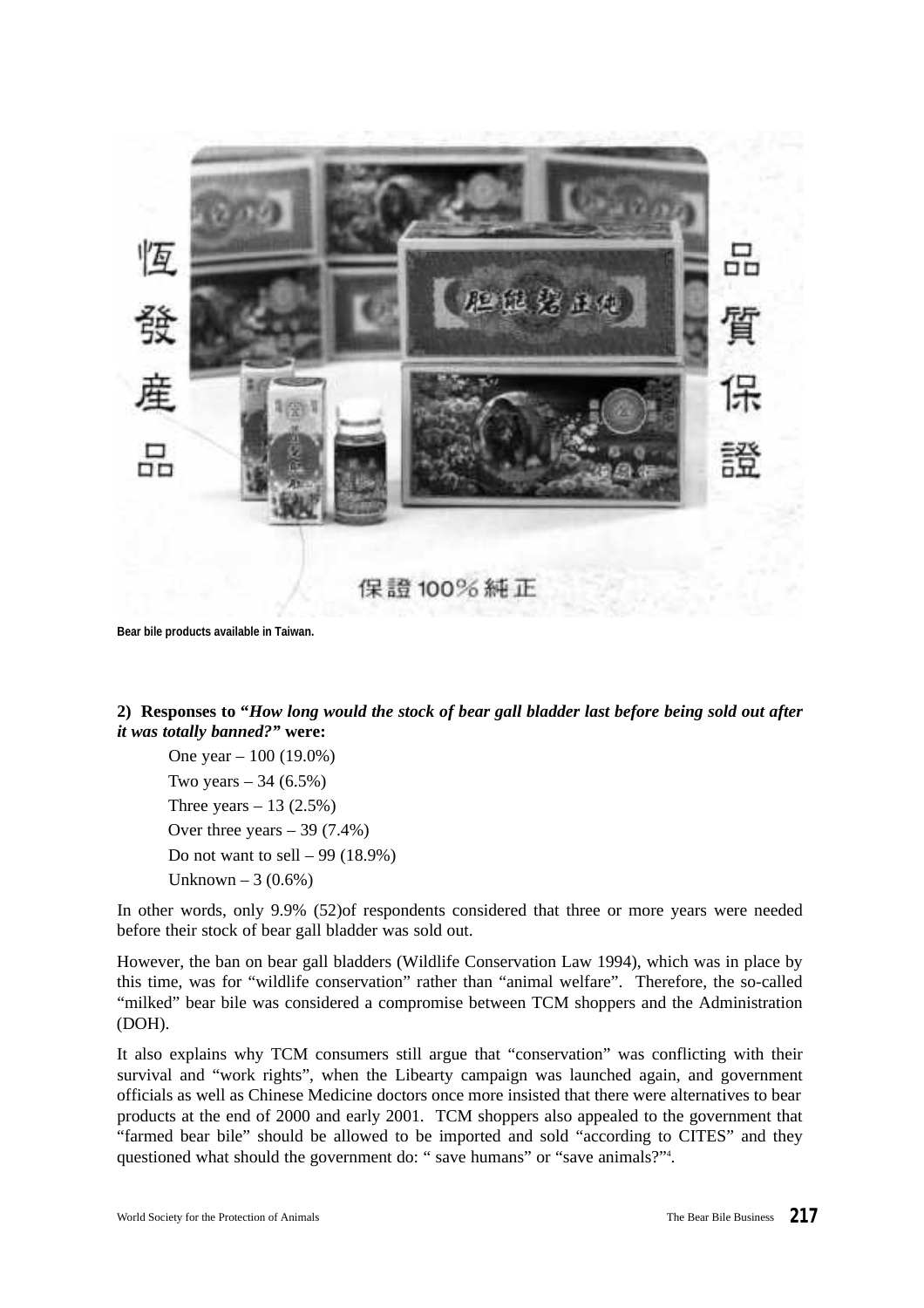**In the summer of 1995**, the DOH subcontracted Professor Pesus Chou, Community Medicine Research Center & Institute of Public Health (CMRC&IPH), National Yang-Ming University, to conduct the most comprehensive research to date. It is regrettable that the DOH did not continue such a research project (for example every 3 - 5 years), thus updating the data and understanding the interaction between government policy and communities.

The study population, 200 TCM doctors and 400 TCM shops was determined by stratified random sampling from 2,600 registered TCM doctors and over 8,000 TCM shops registered in Taiwan.

**In 1998**, the *Chinese Journal of Public Health* published Professor Chou's study:

*"A study of traditional physicians and pharmacists on use of endangered animals in traditional medicine in Taiwan"*<sup>5</sup> . With regard to the bear products, the following messages were considered most important :

#### **1) Percentage of use by interviewed TCM doctors & dealers. (1998 survey)**

TCM doctors using genuine bear gallbladder 1992-1993: 23.0% 1994-1995: 4.6% Percentage of use reduced 80.0%

TCM doctors – miscellaneous gallbladder 1992-1993: 14.5% 1994-1995: 5.3% Percentage of use reduced 63.5%

TCM dealers – genuine bear gallbladder 1992-1993: 38.7% 1994-1995: 3.0% Percentage of use reduced 92.3%

TCM dealers – miscellaneous gallbladder 1992-1993: 30.1% 1994-1995: 6.0% Percentage of use reduced 80.1%

#### **2) Influence on income after prohibition of bear gallbladder (1998 survey)**

TCM doctors No influence 89.3% 5% & less 7.3% 5%-10% 2.0% 10%-20% 1.3%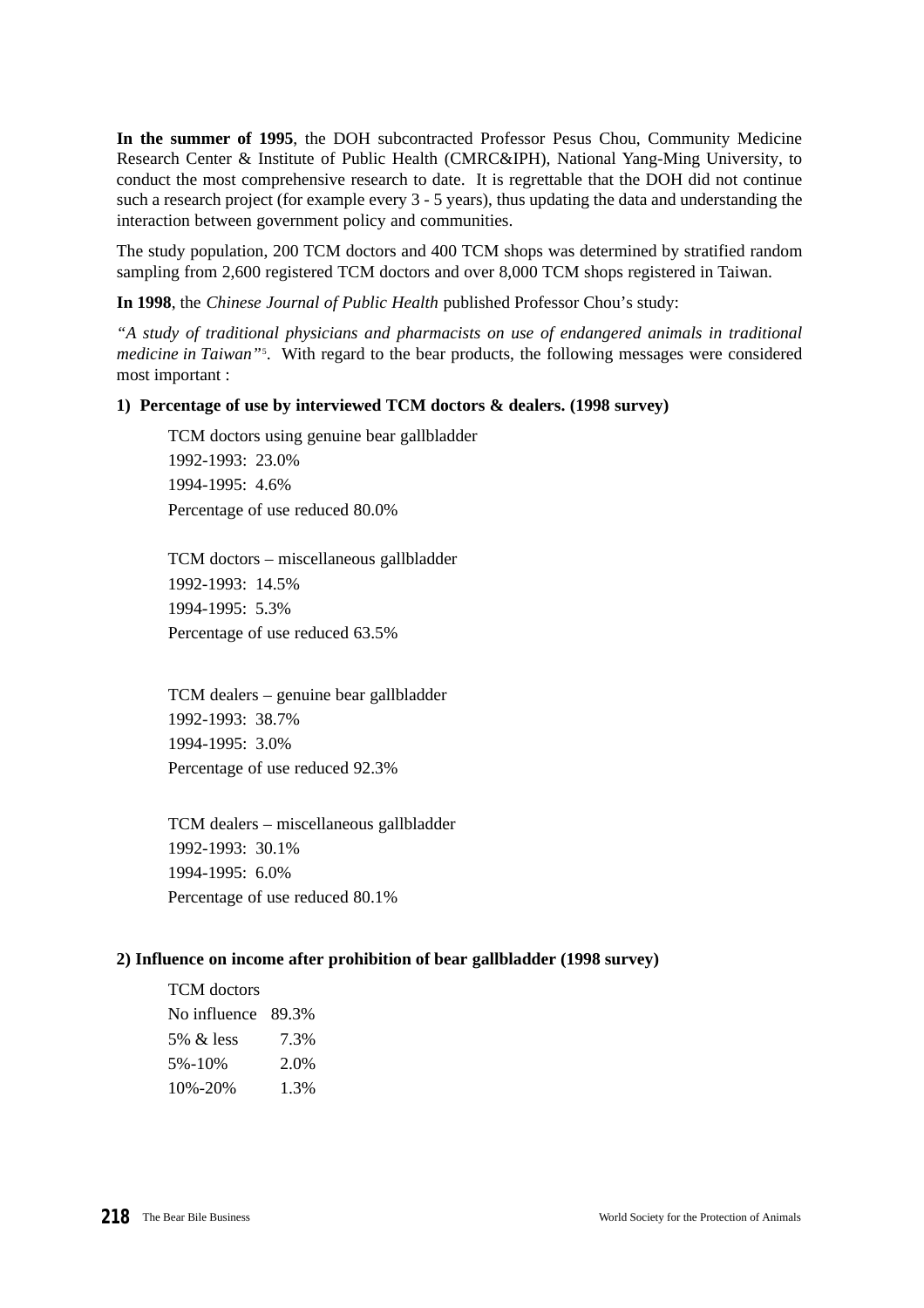TCM dealers No influence 69.2% 5% & less 13.0% 5%-10% 6.7% 10%-20% 11.0%

**3) Interviewed TCM doctors & dealers who considered there were alternatives (1998 survey)**

TCM doctors  $-58(38.7%)$ TCM dealers  $-93(31.1\%)$ 

**4) TCM doctors & dealers who considered there were alternatives and recognised the effectiveness of the alternative (1998 survey)**

TCM doctors, n=58  $close = 31.%$ partially — 63.8% unable to replace —5.2%

TCM dealers, n=93  $close = 33.3%$ partially  $-63.4%$ unable to replace —3.2%

The study concluded: Most TCM doctors and dealers consider some medicines of unique effectiveness and are therefore not replaceable with alternatives. However a higher percentage of TCM doctors and dealers felt that Bear gall bladders, Rhino horns and Tiger bones have alternatives available. Although alternatives are accepted, it is with the recognition that they have only partial effectiveness. Due to the government pressure on the 'cracking down of the use', the doctors and dealers have to make use of alternatives and use 'quantity' to compensate for 'quality'.

#### **The Environment and Animal Society of Taiwan (EAST) study in 2002**

The study concentrated on the sale of "bear products" in TCM shops in Taiwan. TCM shopkeepers were questioned about bear products for sale (all products being promoted as 'bear products' were treated as genuine)

Although more than 10,000 TCM shops reportedly exist in Taiwan, this study focuses on three major areas: Taipei, Taichung and Kaoshiung, for these are traditionally wholesale TCM markets. In particular, Di-Hwa Street in Taipei, Chung Shan Road and Chen Gung Road in Taichung, and San Fong Chung Street (so-called Chung street), Fu Yeh Road and Chien Kwo 4th Road were main areas where TCM shops were located. Some of these TCM shops were also importers. Most of them also carried out retail business, but this depended on the quantity of each individual purchase, as the pricing structure could be very different.

However, considering that urban development may also have had an effect on the re-location of TCM shops, this study was also extended to some suburban areas, such as Hsin Dien, Pei Tou in Taipei city; Yung Ho, Pan Chiao in Taipei county; Tsau Tun, Da Li in Taichung county; and some TCM shops located outside of San Fong Chung Street in Kaoshiung city.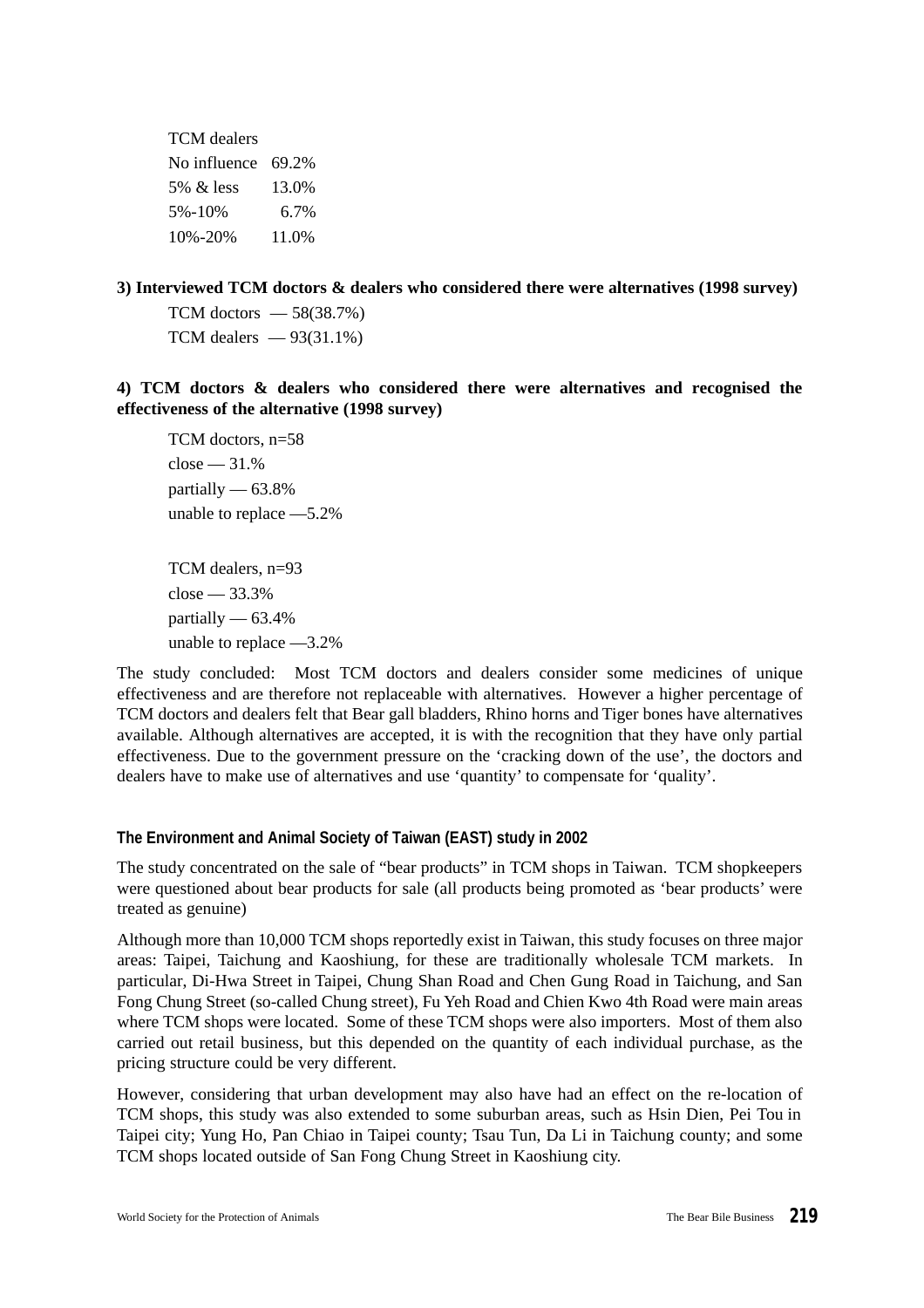Researchers visited TCM shops randomly and asked if there were any bear products for sale. The conversations and interactions between the researchers and the shop keepers or dealers were video taped and a record was made. A total of 201 TCM shops were visited, and 11 samples were collected during the period of July and August, 2002.

## **TCM shop locations**

**Greater Taipei Area:** Divided by Hsia Hai Chen Hwang (the God of the hell) Temple, from Ming Sheng West Road to Nan King East Road, was called the De-Hua "South street" and from Ming Sheng West Road up to Taipei Bridge was called De-Hua "North street". This long extended street had a great many shops selling all sorts of goods. But most of them were TCM shops.

A lot of TCM shops were also located in the nearby surrounding area, such as Ming Sheng West Road and Kwei Suei Street, however the size of these shops was usually much smaller. The total number of TCM shops in this area was around 200 to 230, and 66 of these shops were randomly selected and visited by the researchers. A further 32 TCM shops were selected and visited by researchers, which were located in the suburban area Pan Chiao, Yung Ho; Hsin Dien and Pei Tou.

**Great Taichung Area:** Many TCM shops were located in the Chung Shan Road and Chen Gung Road in Taichung city, a total of around 20 to 25 shops. This area differed from the TCM wholesale market area in Taipei and Kaoshiung. Many of the TCM shops in Taichung now sold so-called "Scientific Chinese Medicine (SCM)", some even sold more than one brand of SCM.

Reviewing catalogues of SCM, the investigators found that animal product ingredients were popular. Whether these SCM actually contained genuine bear products was questionable. A total of 52 shops were randomly selected and visited.

**Kaoshiung:** Similar to De-Hua Street in Taipei, San Fong Chung Street was a market place for all kinds of goods traditionally used for Chinese. Among them, were many TCM shops. In addition there were 20 to 25 more TCM shops located in the nearby area - Fu Yeh Road and Chien Kwo 4th Road. A total of 51 TCM shops were randomly selected and visited in Kaoshiung area.

#### **TCM shops involved in the bear bile trade**

Out of the 201 shops visited on 2002, 46 (22.9%) clearly appeared to either still "sell or promote" bear bile products. Out of 201 shops visited, there were 15 shops (7.5%), which doubted that they would "sell or promote" bear bile products if they did not recognise that the "inquirer" and/or "customer" was "sincere" or "genuine" (NFS, not for stranger)<sup>13</sup>. Two shops mentioned that some shops only sold endangered animal products to "old acquaintances". Some shops said that they did not sell bear products themselves but would like to help, and some others sold SCM or ITCM (International TCM), such as Wu Bao San (WBS).

In other words, there were still 30.3% of TCM shops who provided or had the potential to provide bear products. Nationally this could be extrapolated as some 3,000 TCM shops in Taiwan (30.3% of 10,000) still offering "incentives" to support bear farms in China.

In previous studies, when asked *"what percentage of sales might be lost when the sale of genuine bear gall bladder is totally banned",* 24% of TCM shops who replied to the DOH questionnaire claimed *"Less than 5 %"* (DOH, 1994). When students asked "*what affect would the prohibition of bear gall bladder have on income?",* 96.6% of TCM doctors said there will be *"No influence"* or *"Less than 5%"*, and 82.2% of TCM dealers said *"No influence"* or " *Less than 5%"*.(DOH, Chou, 1998)<sup>5</sup>.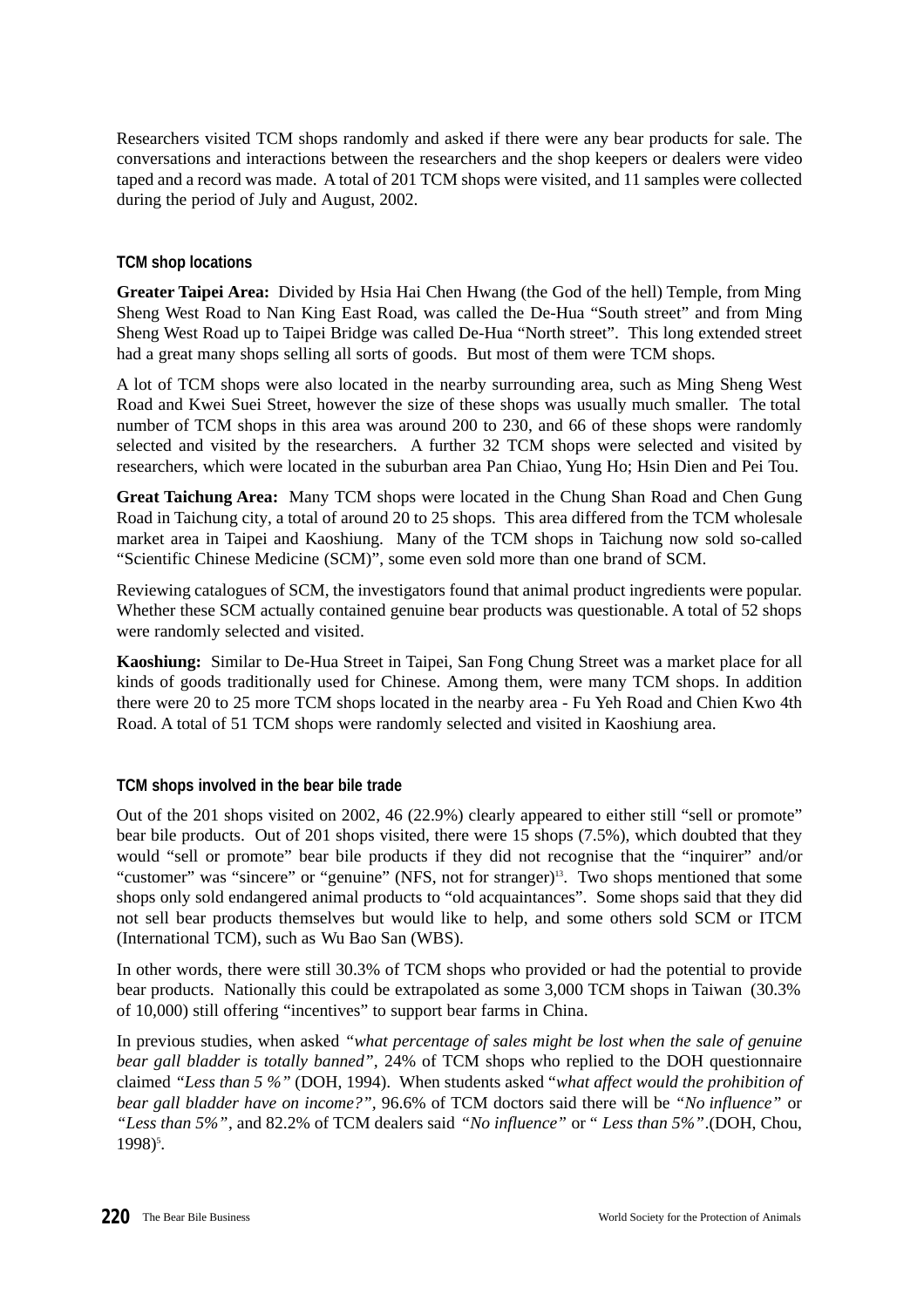## **Prices quoted during the EAST study**

|  |  |  | a) Bear Bile Powder in Boxes |  |  |
|--|--|--|------------------------------|--|--|
|--|--|--|------------------------------|--|--|

| Shop             | Names (omitted) | NT\$                         | US\$                          |
|------------------|-----------------|------------------------------|-------------------------------|
|                  |                 | 1支1錢<br>600                  | 18.18/qian (4.85/gram)        |
| 5                |                 | 1盒10支6000                    | 181.81/box                    |
|                  |                 | 1支1錢 700                     | $21.21$ /qian (5.66/gram)     |
|                  |                 | 1盒5支 3500                    | 106.06/box                    |
| 7                |                 | 散裝1分 300                     | $9.09$ /fen $(24.24)$ gram)   |
|                  |                 | 1支1錢 600                     | 18.18/qian(4.85/gram)         |
| 16               |                 | 1盒10支                        |                               |
| 50               |                 | 1盒10支 2~3000                 | 60.60~90.90/box               |
| 62               |                 | 1 盒 1 支 10 支裝 1800 54.55/box |                               |
|                  |                 | 1支<br>300                    | $9.09$ /inner box             |
| 63               |                 | 1盒1錢10支裝 3000 90.91/box      |                               |
| 64               |                 | 1瓶1兩 1500                    | $45.45$ /lian (1.21/gram)     |
|                  |                 | 散裝 1分 300                    | 9.09/fen(24.24/gram)          |
| 96               |                 | 100<br>1支                    | $3.03$ /inner box             |
| 99               |                 | 未詢問到價格                       | NA                            |
| 106              |                 | 1盒 1500                      | 45.45/box                     |
| 124              |                 |                              | 2.42/fen $(6.45/\text{gram})$ |
| 132              |                 | 1支1分 250                     | 7.58/fen (21.21/gram)         |
| 134              |                 | 1支 150                       | 4.55/inner box                |
| 149 <sup>t</sup> |                 | 1支 300                       | 9.09/inner box                |
| 181              |                 | 1支1錢 600                     | 18.18/qian (4.85/gram)        |
|                  |                 | 1支1分 100                     | 3.03/fen (8.08/gram)          |
| 198              |                 | 1盒20支 1600                   | 48.48/box                     |

16 cases

b) Bile Powder in loose packages:

| <b>Shop</b>     | (Names Omitted) | NT\$                  | US\$                                                                |
|-----------------|-----------------|-----------------------|---------------------------------------------------------------------|
|                 |                 | 錢 1500<br>兩 1萬多       | 45.45/qian (12.12/gram)<br>$303.03$ /lian (8.08/gram) <sup>23</sup> |
|                 |                 | $\leftrightarrow$ 200 | $6.06$ /fen (16.16/gram)                                            |
|                 |                 |                       | 7.58/fen $(20.21/\text{gram})^{24}$                                 |
| 20 <sub>l</sub> |                 | 1分250元<br>錢 2500      | 7.58/fen (20.21/gram)<br>75.76/qian (20.21/gram)                    |
| 22              |                 |                       | 7.58/fen $(20.21/\text{gram})^{25}$                                 |
| 33              |                 | 分 100                 | 3.03/fen (8.08/gram)                                                |

- 
- <sup>23</sup> Same products but price much less if buy large quantity  $24$  The shop quoted price and later claimed "no Sell".<br><sup>25</sup> The shop quoted price and later claimed "no stock".

NB: In the full report that has been presented to the Taiwanese authorities, all shops selling bear bile products are identified, for the purposes of this report they are identified only by a number.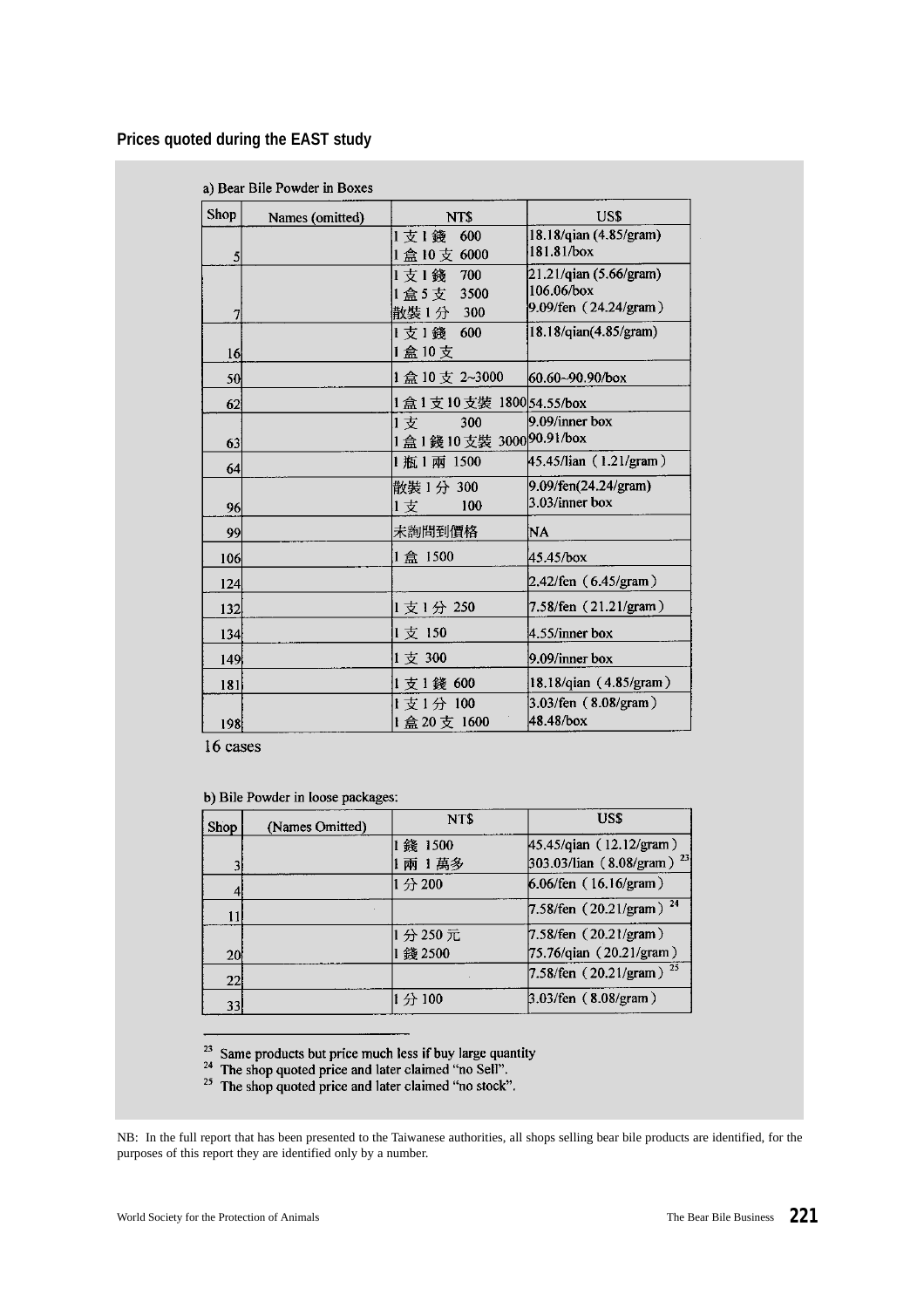# **Prices quoted during the EAST study (continued)**

| Shop | (Names Omitted) | NT\$      | US\$                                     |
|------|-----------------|-----------|------------------------------------------|
|      |                 | 錢 200     | 6.06/qian (1.62/gram)                    |
| 49   |                 | 兩 2000    | 60.6/lian (1.62/gram)                    |
| 55   | ×.              | 未詢問到價格    | NA                                       |
| 78   |                 | 1分150     | $4.54$ /fen $(12.11)$ gram)              |
| 82   |                 | 1分350     | $(10.61/\text{fen} (28.29/\text{gram}))$ |
|      |                 | 兩 300     | 9.09/lian (0.24/gram)                    |
| 102  |                 | 錢 30      | $0.90$ /qian $(0.24)$ gram)              |
| 126  |                 | 1分 180    | 5.45/fen $(14.53/gram)$                  |
|      |                 | 1分 180    | 5.45/fen (14.53/gram)                    |
| 137  |                 |           | $6.06$ /inner box                        |
| 150  |                 | 1分 200    | 6.06/fen $(16.16/\text{gram})$           |
|      |                 | 1分 100多   | $3.03$ /fen (8.08/gram)                  |
| 154  |                 | 1800<br>錢 | 54.55/qian (14.55/gram)                  |
|      |                 | 1 錢 3800  | 115.15/qian (30.71/gram)                 |
| 155  |                 |           | 9.09/.fen (24.24/gram)                   |
| 163  |                 | 1 錢 250   | 7.57/qian $(2.02)$ gram)                 |
| 166  |                 |           | $3.03$ /fen (8.08/gram) <sup>26</sup>    |
| 199  |                 | 1分 300    | 9.09/fen (24.24/gram)                    |

 $19$  cases

#### C) Intact bear gall bladders

| Shops | Names (omitted) | NT\$     | US\$                             |
|-------|-----------------|----------|----------------------------------|
| 6     |                 | 1分 300   | 9.09/fen (24.24/gram)            |
| 27    |                 | 1分 150   | $4.55$ /fen (12.13/gram)         |
| 34    |                 | 1分 400   | $ 12.12$ /fen $(32.32)$ gram $)$ |
| 42    |                 | 1分 250   | 7.58/fen (20.21/gram)            |
| 43    |                 | 錢 300    | $9.09$ /qian $(2.42)$ gram)      |
| 51    |                 | 兩 8000   | 242.42/lian (6.46/gram)          |
| 86    |                 | 錢 1500   | 45.45/qian (12.12/gram)          |
| 89    |                 | 錢 5000   | 151.52/qian(40.41/gram)          |
| 94    |                 | 1分 400   | 12.12/fen $(32.32)$ gram)        |
| 122   |                 | 未詢問到價格   | ΝA                               |
| 124   |                 | 1分 250   | 7.58/fen $(20.21/\text{gram})$   |
| 148   |                 | 未詢問到價格   | NA                               |
| 166   |                 | 未詢問到價格   | ΝA                               |
|       |                 | 分 200    | 6.06/fen $(16.16/gram)$          |
| 167   |                 | 1 錢 2000 | 60.6/qian (16.16/gram)           |
| 171   |                 | 床詢問到價格   | NA                               |

 $15$  cases

<sup>26</sup> Price quoted for loose pack, but also claimed that they have intact gall.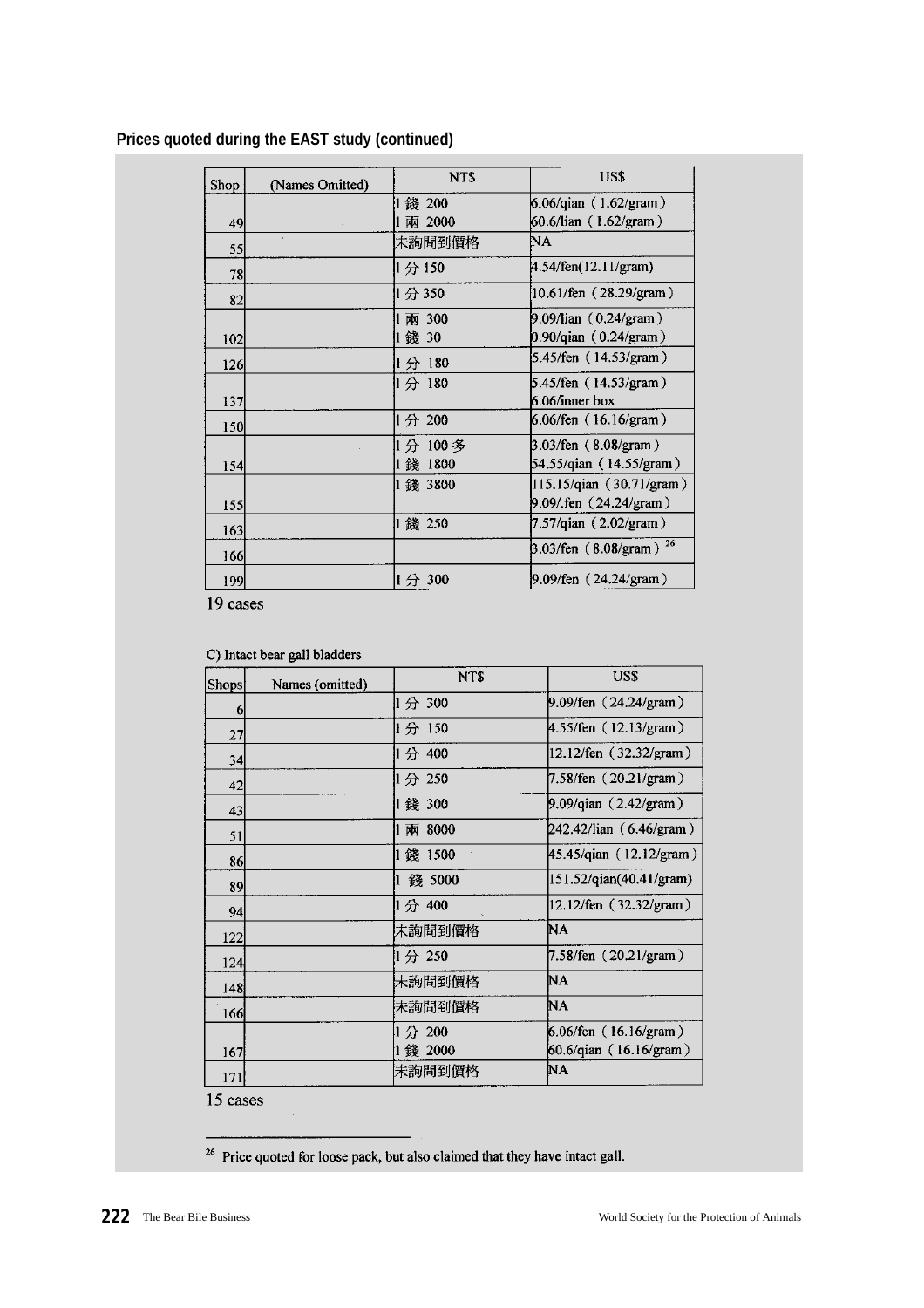*stock of bear gall bladder last after it is totally banned",* 9.9% of TCM shops who replied to DOH's questionnaire claimed that they would need "three or more years"<sup>3</sup>. Seven years have now past, and 22.89% of TCM shops were still selling bear products.

Although leaders of TCM Associations keep saying that they are trying to save people's lives by selling endangered animals products, this study found that in only 3 out of the 201 shops visited (1.5%) shop keepers asked the "consumers" to provide a TCM doctor's Medical Certificate or Written Diagnosis before they sold their bear products.

The possession of farmed bear bile powder (crystals) increased from only  $2.3\%$ <sup>2</sup> to almost 7.5% (sold in powder in boxes), an increase of 3.2 times. The market is now occupied by farmed bear bile, at least in Taiwan. Despite the prevalence of farmed bear bile (with its associated animal cruelty), the issue of whether fewer wild bears are being caught or poached remains questionable. (The

# When asked *"How long would your* **Prices quoted during the EAST study (continued)**

| d) Wu Bao San |             |                       |
|---------------|-------------|-----------------------|
| Shops         | NT\$        | US\$                  |
| 27            | 12000/方     | 363.64/prescription   |
| 33            | 100/分       | 3.03/fen              |
|               |             | $(8.08)$ gram $)$     |
| 70            | 8000/兩      | 242.42/lian           |
|               | 800/分       | $2.42$ /fen           |
|               |             | (6.46/gram)           |
| 82            | 15000/兩     | 454.55/lian           |
|               | 150/分       | 4.54/fen              |
|               |             | $(12.12/\text{gram})$ |
| 87            | NA          | NA                    |
| 89            | NA          | NA                    |
| 90            | 7500/兩      | 227.27/lian           |
|               | 75/分        | 2.27/fen              |
|               |             | (6.06/gram)           |
| 138           | 28000/方     | 848.48/prescrition    |
| 113           | NA          | NA                    |
| 144           | 2000-3000/兩 | 60.61-90.91/lian      |
|               |             | $(1.62/\text{gram})$  |
| 183           | NA          | <b>NA</b>             |

11 cases

NT\$ : US\$ =  $33 : 1$  (Sep. 2002)

NA: Not available

price of intact gall bladder remains high and valuable to TCM communities, and bear cubs could be poached for breeding stock in the bear farms.)

Coincidentaly, among a total of 61 TCM shops that were selling or had the potential to sell bear products, there were 61 shops that provided quotes for various bear products (they did not necessarily provide quotes for the products they had in stock). There were at least four different types of bear products that were provided by TCM shops.(see Appendix - 3)

Among the 61 cases of bear products that were mentioned and/or quoted, 25% (n=15)were intact gall; 26% (n=16) were bear bile powder sold in boxes (imported from Hong Kong/China), and 32%  $(n=19)$  were claimed to be bear bile powder but the product origin was unknown. Also, 18.03% (n=11) were manufactured bear bile products (TCM (ITCM) with bear bile in the ingredients). Some shops sold 2 or 3 different kinds of products. Some mentioned bear products or prices but later claimed "not to sell" and investigators thought they may only sell to friends or acquaintances.

#### **a) Intact bear gall bladder: 15 cases.**

The prices quoted varied from as high as US\$151.52/qian(US\$40.41/gram)to as low as US\$9.09/qian (US\$2.42/gram). Most shop keepers did not want to reveal the origin of the product. Compared to the product origin, of intact bear gall bladders, claimed by TCM shops in 1991 (Mills & Servheen, 1991), this situation had changed significantly<sup>16</sup>.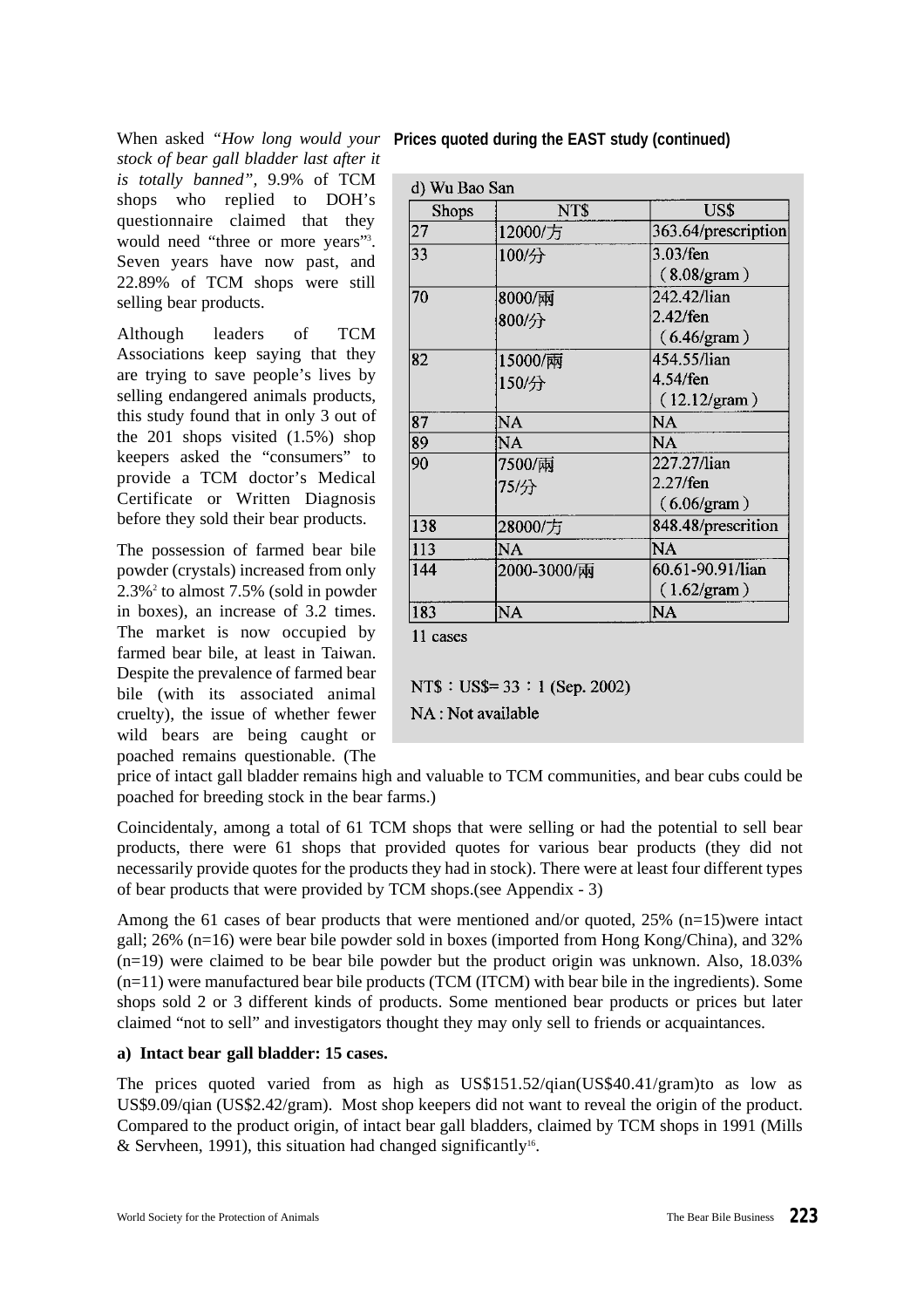## **b) Bear Bile Powder (crystal) in boxes with brand names: 16 cases**

The prices quoted varied from as high as US\$9.09/fen to as low as US\$1.82/fen. The products mainly originated from: China - Sichuan, Deer Farm; Hong Kong (Hang Fat Sino-Drugs, Bai Chen Tan, others. However, products imported from Hong Kong also meant that they had originated from China and the business was owned by Taiwanese.

#### **c) Bile Powder (crystal) in loose packages: 19 cases**

The prices quoted varied from as high as US\$115.15/qian (US\$30.71/gram) to as low as US\$0.9/qian(US\$0.24/gram), representing nearly a 128 times price difference.

Most shops did not want to mention the product origin.

## **d) Manufactured bear bile products (TCM with bear bile in the ingredients), such as "Wu Bao San": 11 cases**

Prices quoted ranged from the highest US\$3.03/fen (US\$8.08/gram) to the lowest US\$0.61/fen (US\$1.62/gram).

| <b>Type of products</b>                                                   | Number and % of total |       | <b>Product Origin</b>          |
|---------------------------------------------------------------------------|-----------------------|-------|--------------------------------|
| Intact bear galls                                                         | 15                    | 24.6% | No where $14$                  |
| Bear bile powder<br>Sold in boxes                                         | 16                    | 26.2% | Sichuan, China<br>Hong Kong    |
| Bear bile powder<br>Sold in loose pack                                    | 19                    | 31.2% | No where, same as above        |
| Manufactured bear<br>bile products<br>(TCM with bear<br>bile ingredients) | -11                   | 18%   | Own made Or STCM <sup>15</sup> |

#### **Table: bear products found in the survey**

#### **Genuine or counterfeit products?**

Generally, it could not be confirmed during the study if a product which was sold as being of bear origin, was genuine or not. However the product packaging (if any) did reveal whether they were produced in the bear farms in China, which WSPA investigated in 1999 (Sichuan, Deer Farm).

According to Keith Highley<sup>2</sup>, physicians considered that gall bladders provided could be either "pig *gall bladder injected with farm bear bile powder"* or *"farm bear gall bladder injected with pig bile"*. It is generally believed that importers, wholesalers, distributor and pharmacists can readily differentiate between real and false bear gall bladders. However, consumers usually could not tell the difference and were at the mercy of the pharmacists they frequented. There were shops which expressed the same concern.

Those TCM shops that sold "genuine" bear products were of course violating Wildlife Conservation Law 1994. Those that sold "counterfeit" products were also violating Medical Law. (Art.No. 53).

Even if some products are counterfeit, unless they are clearly labelled as such, they are still part of the same industry perpetuating the suffering of farmed bears and threatening the survival of wild ones. Indeed, the message that "there are alternatives to bear products" was being diminished.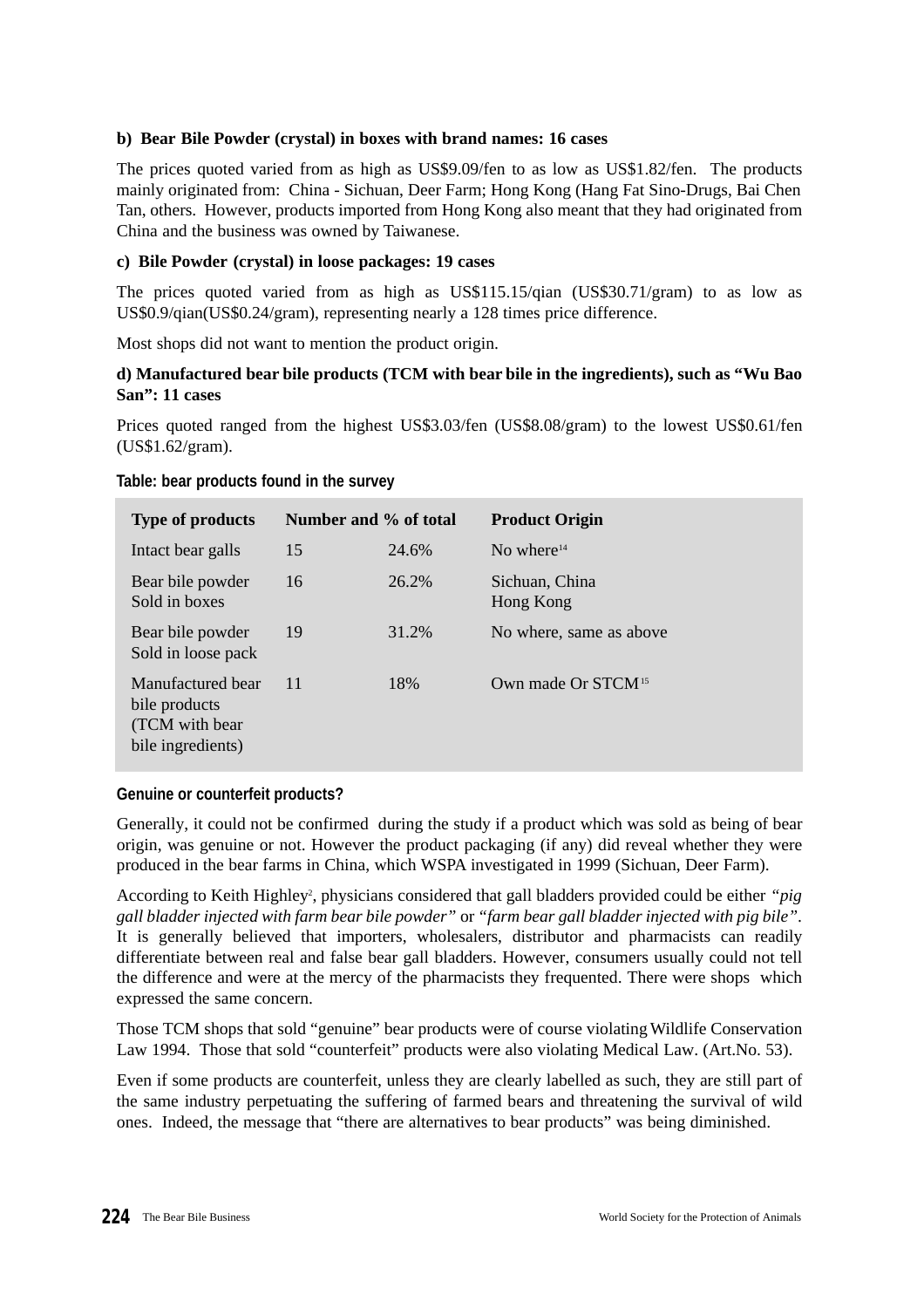

**Bear bile crystals found on sale in Taiwan.**

#### **The meaning of wildlife conservation education**

The opportunity to obtain bear products from TCM shops in Taiwan has decreased significantly from the high 88.2% (Mills & Servheen, 1991) in the period 1991/1994, compared to 30.4% in 2002. It is quite encouraging as this reduction by more than half  $(65.6%)$  has occurred within 10 years. Recognition should be given to the Committee of Chinese Medicine and Pharmacies, DOH, for their endeavours to promote alternatives by means of TV advertisements, electronic bulletins, etc.

However, we must not ignore the fact that TCM communities were still struggling to acquire legitimacy for the use of farmed bear bile. For example, Mr. Jin-Yi Lin, the president of the Taipei TCM Commerce Association stated that: *"The farmed bear already in great quantity in China, and captive breeding continue, if we can milk the bear bile without killing them, and the techniques improve gradually and more humanely, thus it is a great contribution to both conservation and medication"*.

It actually reflects the fact that Environmental ethics have occupied the main stream in Taiwan (and Asian countries at large), whereas the Animal ethics have been sacrificed by the compromise between Conservation and TCM commerce and/or the industry's profit. Therefore animal welfare, no longer a conservation issue should be addressed more in the future.

Along De-Hua Street, 15 out of 66 shops visited (22.7%) sold bear products. This is a drop from the high of 88.2% (Mills & Servheen, 1991), representing a reduction of 74.2%.

However, only 20 out of 201 shops visited (9.9%) mentioned "endangered species" as the reason why they did not sell bear products.

In total, only 10 out of 201 shops visited (5%) mentioned the law or related law enforcement as reasons not to sell bear products when speaking with consumers.

In total, 12 out of 201 (6%) shops visited mentioned the law and/or conservation but still suggested consumers tried other shops, instead of suggesting alternatives.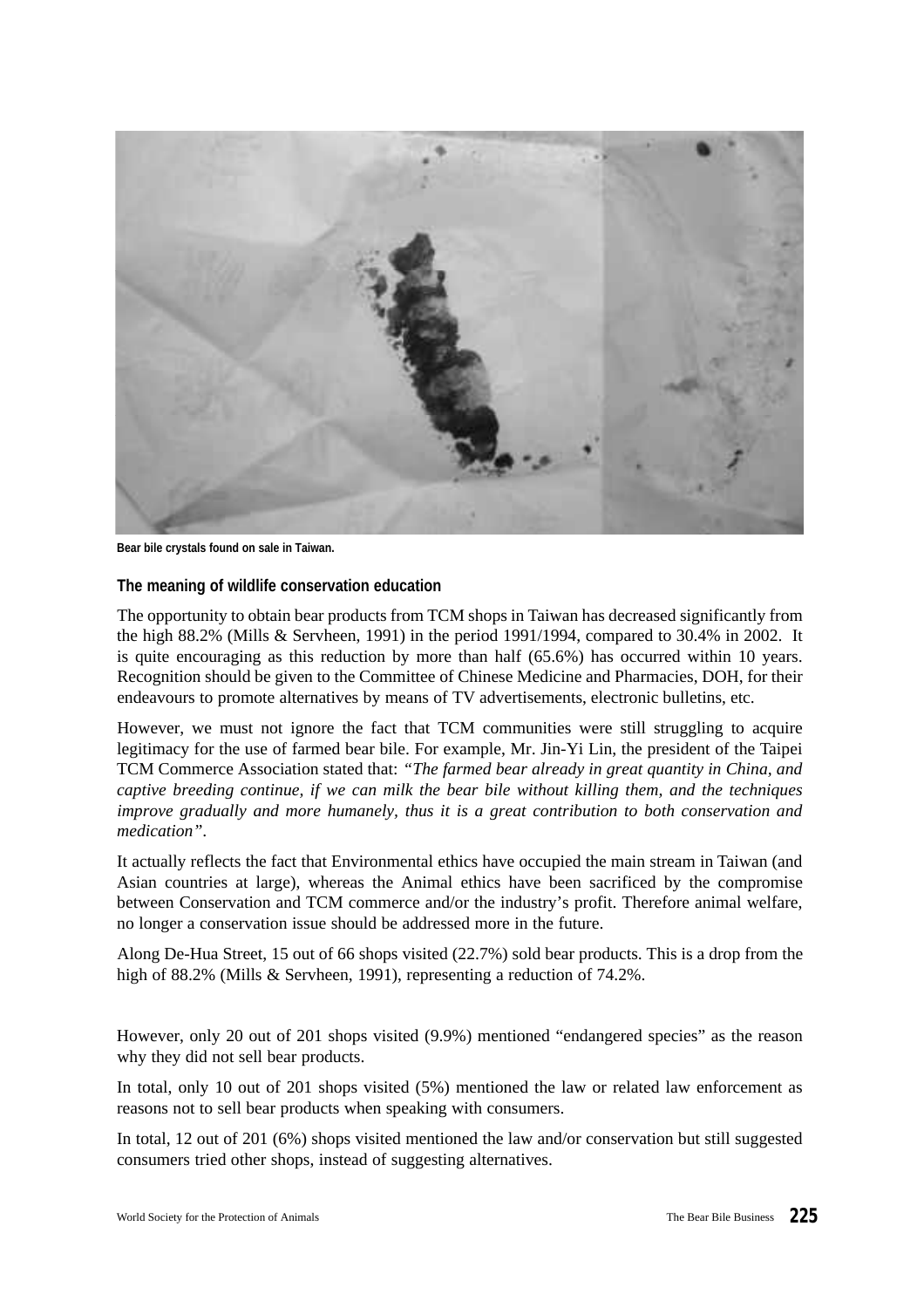Although two shops did suggest to investigators that there were alternatives, TCM doctors in two other TCM clinics/shops were still trying to sell bear products to investigators. This reflects the view that TCM doctors and TCM dealers, who recognised that there were alternatives to bear gall bladder, remained few in number and very few of them viewed the alternatives as suitably effective (DOH, Chou, 1998).

## **Scientific Chinese Medicine (SCM) and the bear bile trade**

In the past, De-Hua Street in Taipei, Chung Shan Road/Chen Gung Road in Taichung and San Fong Chung Street in Kaoshiung were major market places of TCMs. Due to urban development and changes in life style, plus the exclusion of Traditional prescription and Chinese Medicine from the National Health Insurance (NHI) Schemes, together with the promotion of so-called Scientific Chinese Medicine (SCM), the use of so-called "Water-Baking Medicine" (raw ingredients that are boiled to produce the medicine) declined significantly, first from prescriptions of TCM doctors, and then this effected the marketing of TCM materials.

The so-called "Drink-Pill Ointment, Pill and Powder (Yin-Pien,Dan, Gau,Wan, San) was traditionally the main foundation of TCM. The content can be varied depending on the patient, symptoms, seasons, etc, in other words it is a pro-holistic way of medication. Whereas the so-called SCM is just like western medicine: the ingredients are fixed, one product for all. A few activists in the TCM community are striving to gain the inclusion of TCM foundations in the NHI Schemes, as they argue that these prescriptions and formations of TCM have a better cure and lower cost. However, the quality and cost of such prescriptions varies from time to time, and therefore the possibilities are very limited. In other words, SCM will become more and more popular.

This study found some of the SCM products contain derivatives from endangered animals, including bear products. Attention should be paid to the regulation of the materials and production of SCM. The "Prohibition of using endangered animal derivatives" should be included in the regulation of GMP (Good Manufacturing Practices) medicine manufacturers to prevent SCM from becoming a joint-offender of animal welfare and wildlife conservation.

A total of 11 out of 201 shops visited (5.5%) currently sold or had the potential to sell SCM or ITCM, such as Wu Bao San (WBS), which contains endangered animal products or their derivatives, such as bear gall bladder, musk, etc.

#### **Loopholes in the management of the TCM trade**

Half of the TCM shops have no registration with the DOH, and only 400 are being managed by qualified pharmacists and/or druggists. In the legal shops the products are more expensive and the trade is more restricted. The illegal shops provide lower cost products and trade is uncontrollable, thus threatening both conservation, and public safety (unsafe medication).

Further more, the DOH announced its new "Regulation on Inspection and registration schemes on Imports of Chinese Medicine (SCM)" on Dec. 1 1999. This was because of Taiwan's WTO admission and therefore the market should be opened to any herbal medicine from around the world, although the Good Manufacturing Practices (GMP) standards remain the minimum standard. SCM that are made in China might use a lot of bear bile or gall bladder for their ingredients, and therefore this could become another significant loophole<sup>21</sup>. The DOH should take responsibility to monitor SCM made in China (as well as in Taiwan) to ensure they are not violating conservation and CITES regulations.